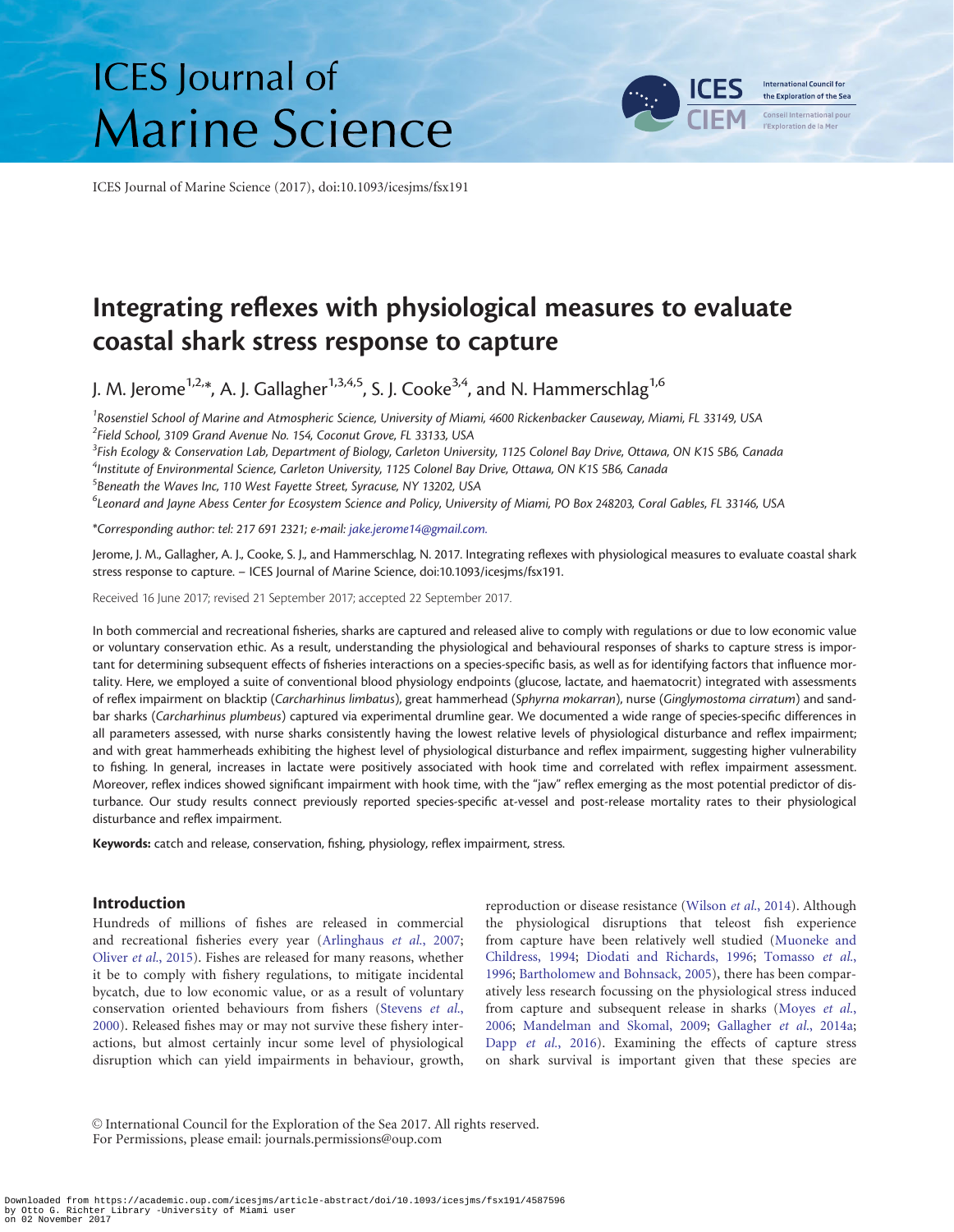encountered in both commercial and recreational fisheries worldwide, and in many situations are released to an unknown fate ([Arlinghaus](#page-6-0) et al., 2007; [Worm](#page-8-0) et al., 2013; [Oliver](#page-8-0) et al., [2015\)](#page-8-0). Furthermore, a significant portion of shark species are threatened with extinction due to their slow-growing nature and low rates of biological productivity [\(Gallagher](#page-7-0) et al., 2012; [Dulvy](#page-7-0) et al., 2014).

Traditional methods for understanding capture stress profiles in fish species, including sharks, comprise the evaluation of blood physiological endpoints indicative of exercise, metabolism, and cellular activity [\(Skomal and Mandelman, 2012](#page-8-0)). In the last decade, the suite of tools available to researchers in this domain have expanded to include applications such as bio-telemetry and bio-logging devices [\(Hammerschlag](#page-7-0) et al., 2011; [Hussey](#page-7-0) et al.[, 2015;](#page-7-0) [Whitney](#page-8-0) et al., 2016) as well as innovative methods for studying other aspects of fish behaviour. Reflex impairments integrate the effects of capture-related stressors by reflecting the status of physiological systems and predatory avoidance mechanisms ([Davis, 2005;](#page-7-0) [Davis and Ottmar, 2006](#page-7-0)) and have been used to indirectly measure delayed mortality in fishes ([Chopin and Arimoto, 1995](#page-7-0); [Davis and Parker, 2004](#page-7-0); [Davis, 2005](#page-7-0); [Davis and Ottmar, 2006;](#page-7-0) [Hueter](#page-7-0) et al., 2006; [Braccini](#page-7-0) et al.[, 2012\)](#page-7-0). In sharks, reflex impairments are an emerging tool to study the condition of sharks after capture, but their correlations with known blood parameters measured under stress have yet to be explored thoroughly. Although there has been some descriptive information provided on what happens to sharks after release from fisheries in terms of reflex impairment and shark condition [\(Hueter and Manire, 1994](#page-7-0); [Manire](#page-7-0) et al., 2001; [Hueter](#page-7-0) et al., 2006; Benoit et al.[, 2012](#page-6-0); [Braccini](#page-7-0) et al., 2012; [Afonso and Hazin, 2014](#page-6-0); [Danylchuk](#page-7-0) et al., [2014;](#page-7-0) [Gallagher](#page-7-0) et al., 2014a; Hyatt et al.[, 2016](#page-7-0)), there is still much more to understand about whether reflex impairments can be used as a relative proxy for understanding the condition and the physiological status in sharks exposed to fisheries interactions.

This study utilized assessments of both physiological measures (blood-based endpoints) and reflex impairments to investigate the sub lethal consequences associated with capture stress in sharks. We focused primarily on four large coastal shark species while also incorporating additional data collected for other species encountered at lower replication. The objectives of this study were: (i) to test for relationships between physiological variables (blood glucose, lactate, and haematocrit) and hooking duration, shark species, and body size; (ii) to evaluate for relationships between reflex impairments and hooking duration, species, body size; and (iii) to determine if any patterns existed amongst physiological blood indicators (glucose, lactate, haematocrit) and reflex impairments.

## Material and methods Study site and species

## Research was conducted within Florida state waters between latitudes N 25.791 and N 25.597. Sampling was conducted from June 2015 to May 2016, across the wet and dry seasons (wet  $=$  June to November; dry  $=$  December to May). Species encountered include: blacknose (Carcharhinus acronotus), blacktip (Carcharhinus limbatus), bull (Carcharhinus leucas), great hammerhead (Sphyrna mokarran), lemon (Negaprion brevirostris), nurse (Ginglymostoma cirratum), sandbar (Carcharhinus

plumbeus), scalloped hammerhead (Sphyrna lewini), and tiger (Galeocerdo cuvier).

#### Fishing and capture methods

Sharks were caught using a standardized circle-hook drumline system as described by [Gallagher](#page-7-0) et al. (2014a). In short, gear consisted of a submerged weight with two attachment points: (i) a line running to the surface with buoy floats and (ii) a swivel connecting a 23-m monofilament gangion line  $(\sim 400 \text{ kg test})$  that terminated with a baited 16/05°-offset circle hook. The proximal end of the monofilament line was connected to the weight via a hook timer (Lindgren Pitman HT600) that consisted of a magnetic release timer to display the time each animal has been on the line. This permitted us to measure hooking duration (i.e. hook time). Due to gear malfunction and damage, hooking duration was not guaranteed for all individuals. Gear was deployed between 9 and 23 m depth depending on location and allowed to soak for up to 1 h until retrieval began. Upon capture of a shark, the animal was secured either alongside the boat or on a semi-submerged platform, depending on size and species. A water pump was placed in the mouth of each individual to allow for continued respiration. All data collected for this project, including reflex evaluation (described below), occurred within 1 min of capture and securing (up to 1 min) of individuals.

Experimental procedures and animal husbandry were approved by the University of Miami Institutional Animal Care and Use Committee (Protocol 15-238) and research permits from Florida Fish and Wildlife Conservation Commission, Biscayne National Park and National Marine Fisheries Service.

#### Reflexes

To assess potential reflex impairments of sharks from capture, we used an approach following [Davis and Ottmar \(2006\),](#page-7-0) whereby each reflex was graded with either a 0 (zero, nonimpaired) or a 1 (one, impaired). All reflexes were evaluated immediately once the shark was landed within a 30-s time frame to standardize the procedure, entirely by the first author. We evaluated a total of five reflexes described in chronological detail below.

#### Retrieval reflex

The first reflex evaluated was the individual's "vigour" when the fishing line was initially retrieved (hereafter termed "retrieval"). For this test, the individual's relative resistance to being reeled in on the fishing line was determined. A grade of 0 was characterized by individuals actively resisting or swimming against the force of being reeled into the boat. Individuals graded with a 1 did not show any swimming activity upon retrieval.

#### Nictitating reflex

Once individuals were brought to the boat, a nictitating membrane test was conducted (hereafter termed "nictitating") following [Gallagher](#page-7-0) et al. (2014a). The nictitating test consisted of a small burst of seawater at a distance of 4 cm away from the eye of the shark, from a 10 mL plastic, needleless syringe. A grade of 0 was characterized by the obvious firing of the nictitating membrane within 2 s of contact. A grade of 1 was given to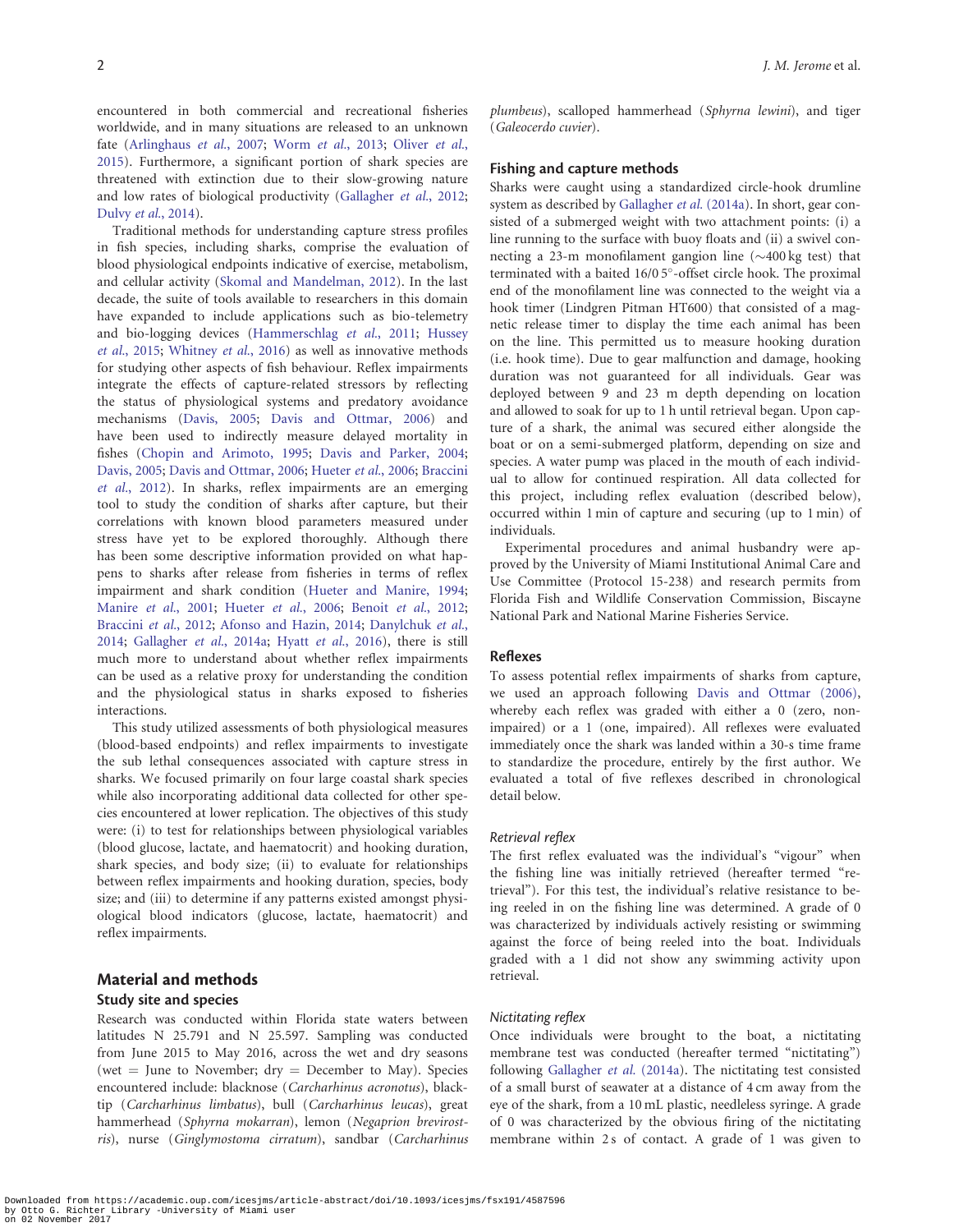individuals whose nictitating membrane did not appear or was delayed past 2 s.

#### Jaw reflex

Next, a PVC pipe attached to a submerged pump was placed in each individual's mouth to allow water to continuously flow over their gills and to evaluate their biting reflex (hereafter termed "jaw"). A grade of 0 was assigned if individuals maintained downward pressure during an attempt to open their mouth with upward pressure on the snout. Individuals whose mouths were opened easily without the presence of downward pressure were given a grade of 1.

#### Gill reflex

The fourth reflex was monitored visually by closely examining the gills of the animal and watching for the contraction and relaxation of the gill musculature (herein termed "gill"). A grade of 0 was characterized by movement of the hyoid constrictor (i.e. gill) muscles, an attempt by the animal to pump water for respiration. A grade of 1 was given to individuals who did not contract or relax their gill musculature.

#### Flex reflex

During the reflex workup, each individual was monitored closely for any type of body flexion or purposeful body movement (hereafter termed "flex"). To account for individual differences in whole body movement, if no obvious movements were detected during our monitoring period, we grabbed the tail and pulled laterally to induce a response. A grade of 0 resulted from any purposeful body movement or a response to the tail grab. A grade of 1 was given to individuals who did not show any purposeful body movement nor a response to the tail grab.

From the reflex results from each individual, a probability of impairment score was calculated as a simple proportion of the measured reflexes that were impaired in an individual shark (probability of impairment score of  $0 =$  no reflexes impaired;  $1 =$  all reflexes impaired) [\(Davis, 2007](#page-7-0); Raby et al.[, 2012\)](#page-8-0).

#### Blood physiology

To assess potential physiological indicators of capture stress, whole blood (5–7 ml) was drawn from each individual via caudal venepuncture using 18-gauge needles and plastic non-heparinized syringes and subsequently processed for glucose, lactate, and haematocrit levels. Haematocrit was determined through centrifugation (13,  $0.00g \times 3$  min) of micro haematocrit tubes on board the vessel and measuring the packed red blood volume (% Hct) with a crito-caps card reader in duplicates. Glucose was measured on whole blood by adding 10 µl of blood to a glucose metre (ACCU-CHEK glucose metre; Roche Diagnostics, Basel, Switzerland; see [Cooke](#page-7-0) et al., 2008 for validation study with fish). Four millilitre of whole blood was separated into two vials and spun via centrifugation (13 000g for 5 min) for plasma extraction. Vials containing plasma were stored on ice until frozen at  $-20^{\circ}$  C. Lactate values were measured on plasma by adding 10 µl of plasma to a lactate metre (Lactate Pro LT-1710 portable lactate analyser; Arkray Inc., Kyoto, Japan; see Cooke et al.[, 2008](#page-7-0) for validation study with fish). Though the lactate metre is designed for use with whole blood, plasma samples were used to obtain lactate values. This was accomplished through fitting raw values to an equation

 $(y = 0.8202x + 0.1292, R^2 = 0.987)$  that was obtained through regression analysis of whole blood and plasma samples from the same individuals.

#### Statistical analysis

Glucose values were ranked then arc-sin square root transformed while lactate values were log transformed to obtain normality and homogeneity of variances. Generalized linear models (GLMs) were used to explore potential relationships among blood (glucose, lactate, and haematocrit), biological (shark species, length) and operational (hook time) parameters. A stepwise approach was taken starting with fully saturated models and then removing factors with  $P$ -values  $> 0.05$ . Final models included all significant factors and second order interactions. Post hoc pairwise comparisons generated mean ranks to examine for inter-specific differences after controlling for hook time and/or size effects. Ordinal logistic regression was used to explore potential relationships between the probability of impairment scores and biological (shark species, length) and operational (hook time) variables. Parameter estimates were produced from dummy variables and log-odds were examined for differences among categorical variables. Each reflex (retrieval, nictitating, jaw, gill, flex) was evaluated against blood variables and hook time using binomial logistic regression. For a one versus one binary model, variables were evaluated independently against each reflex to examine the relative predictability of each variable without the influence of others in the model. Kruskal-Wallis H tests were used to explore differences among species type for glucose, lactate, haematocrit, and probability of impairment scores. Pairwise comparisons were performed using [Dunn's \(1964\)](#page-7-0) procedure with Bonferroni correction for multiple comparisons. First and second order regression analyses were employed to test for possible effects of hook time on the four parameters, on a species-specific basis. Only species with  $n \geq 5$  individuals were included for each statistical test. All statistical analyses were performed using SPSS (Ver. 24, 2016) and statistical significance was declared at  $p < 0.05$ .

#### Results

Hook times ranged from 1 to 128 min (mean  $\pm$  SD = 45.4  $\pm$ 29.1) for 116 individual sharks of 9 total species. An additional 107 individuals that lacked hooking duration values were sampled for a total of 223 blood and reflex-sampled sharks [\(Table 1\)](#page-3-0). Sizes of sharks sampled were as follows: blacknose (121.0  $\pm$  4.0; mean total length, cm  $\pm$  SD), blacktip (157.1  $\pm$  16.2), sandbar (202.2  $\pm$  10), nurse (220.8  $\pm$  38.2), tiger (225.3  $\pm$  53.6), lemon (228.4  $\pm$  33.2), bull (240.8  $\pm$  25.6), scalloped hammerhead (267.6  $\pm$ 28.8), and great hammerhead (269.2  $\pm$  44.7). Based on published length at maturity information [\(Compagno](#page-7-0) et al., 2005), all sampled sharks in the study were either sub-adults or adults, with the exception of six individuals that were juveniles [lemon (two), nurse (three), tiger (one)].

Differences among species were reported for glucose, lactate, haematocrit and reflexes [\(Table 2](#page-3-0)). Post hoc examination of mean ranks for each of the blood parameters and reflex indices revealed significant differences. Great hammerhead sharks showed significantly higher glucose values than sandbar and blacktip sharks, while nurse sharks had significantly lower glucose and lactate values than all species ([Figure 1](#page-4-0)). Haematocrit values were significantly lower in nurse sharks compared with blacktip and great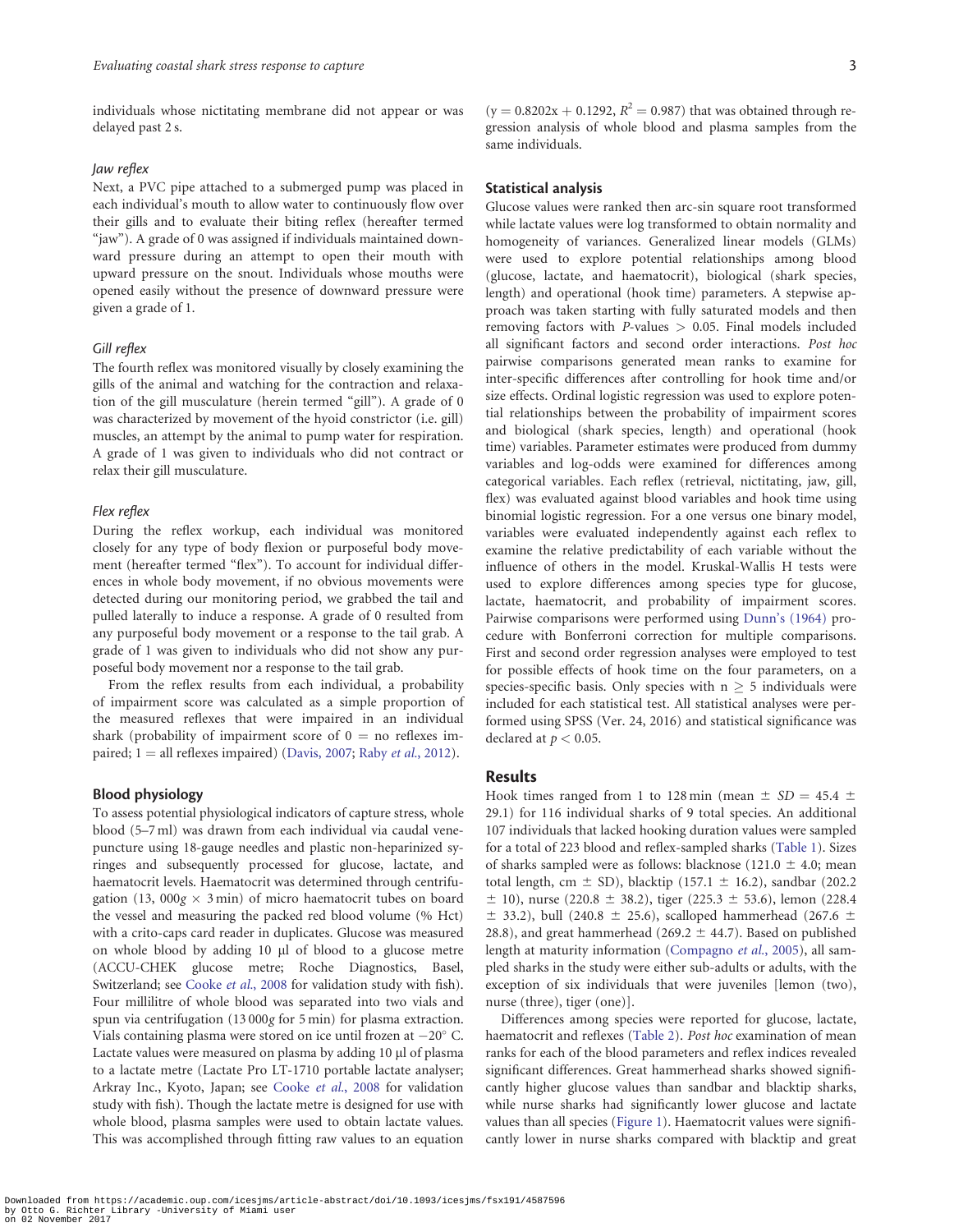| Species (n)              | Glucose | Lactate     | Haematocrit | <b>Reflexes</b> | <b>Hook time</b> | <b>Total length</b> |
|--------------------------|---------|-------------|-------------|-----------------|------------------|---------------------|
| Blacknose (5)            | 5       | $\mathbf 0$ | 2           | 4               | $35 \pm 26.5$    | $121 \pm 4$         |
|                          |         |             |             |                 | $6 - 58$         | $115 - 125$         |
| Blacktip (74)            | 71      | 18          | 41          | 31              | $46.5 \pm 24.6$  | $160 \pm 13.3$      |
|                          |         |             |             |                 | $8 - 106$        | $118 - 192$         |
| Bull (17)                | 17      |             | 8           | 8               | $56 \pm 43.4$    | $234.3 \pm 24.1$    |
|                          |         |             |             |                 | $3 - 128$        | $189 - 270$         |
| Great hammerhead (17)    | 16      | 5           | 10          | 12              | $49.3 \pm 27.4$  | $262.1 \pm 50.2$    |
|                          |         |             |             |                 | $4 - 100$        | $200 - 385$         |
| Lemon $(10)$             | 10      | 1           | 3           | $\overline{2}$  | $50 \pm 32.9$    | $235 \pm 33.9$      |
|                          |         |             |             |                 | $4 - 100$        | 179-270             |
| Nurse (67)               | 66      | 25          | 34          | 28              | $40.7 \pm 28.2$  | $215.2 \pm 38.5$    |
|                          |         |             |             |                 | $1 - 100$        | $104 - 267$         |
| Sandbar (22)             | 17      | 11          | 12          | 14              | $57.9 \pm 23.5$  | $204.6 \pm 9.7$     |
|                          |         |             |             |                 | $34 - 106$       | $182 - 222$         |
| Scalloped hammerhead (5) | 5       | 4           | 4           | 4               | $38.3 \pm 9.2$   | $247.7 \pm 9.7$     |
|                          |         |             |             |                 | $29 - 51$        | $237 - 256$         |
| Tiger $(6)$              | 6       | 1           | 2           | 3               | 52.5 $\pm$ 43.1  | $225.3 \pm 53.6$    |
|                          |         |             |             |                 | $22 - 83$        | $120 - 269$         |

<span id="page-3-0"></span>Table 1. Summary of replication for physiological samples and reflex assessments, and hook time (min) and total length (cm) mean  $\pm$  SD and range for all species included in the present study.

Table 2. Mean values  $\pm$  SD examined for glucose, lactate, haematocrit, and reflexes for the primary four species assessed in this study: great hammerhead, blacktip, sandbar, and nurse sharks.

| <b>Species</b>   | Glucose (mmol/l)      | Lactate (mmol/l)     | Haematocrit (%)       | Reflexes (proportion)  |
|------------------|-----------------------|----------------------|-----------------------|------------------------|
| Blacktip         | $(71)$ 5.2 $\pm$ 1.0  | $(18)$ 6.3 $\pm$ 3.4 | $(41)$ 25.5 $\pm$ 4.1 | $(31)$ 0.43 $\pm$ 0.26 |
| Great hammerhead | $(16)$ 10.2 $\pm$ 1.4 | $(5)$ 5.6 $\pm$ 2.8  | $(10)$ 26.8 $\pm$ 5.2 | $(12)$ 0.45 $\pm$ 0.17 |
| Nurse            | $(66)$ 1.9 $\pm$ 0.4  | $(25)$ 1.2 $\pm$ 0.5 | $(34)$ 20.0 $\pm$ 3.9 | $(28)$ 0.06 $\pm$ 0.13 |
| Sandbar          | $(17)$ 4.6 $\pm$ 0.9  | $(11)$ 3.5 $\pm$ 2.2 | $(12)$ 24.3 $\pm$ 5.4 | $(14)$ 0.17 $\pm$ 0.22 |

Sample sizes in parenthesis.

hammerhead. Nurse and sandbar sharks had the lowest probability of impairment compared with blacktip and great hammerhead which had the highest [\(Figure 1\)](#page-4-0).

Species effects were detected in the final models for all three blood parameters, whereas size was not ([Table 3](#page-4-0)). Glucose significantly increased with hook time, but no such relationship was detected for haematocrit ([Table 3](#page-4-0)). The interaction between hook time and species had a significant effect on the final model for lactate (i.e. an increase in lactate as a result of increasing hook time was dependant on species type). This interaction was nonsignificant for glucose and haematocrit ([Table 3](#page-4-0)).

The effects of hook time, species, size and their interactions on the probability of impairment were assessed through two model variations to alleviate the discrepancies between the probability of impairment values for nurse sharks and the remaining species. Nurse sharks lack a nictitating membrane and therefore formed dissimilar impairment probabilities than other species. For nurse sharks, hook time and size had no significant effect on the probability of impairment (Wald  $X^2(1) = .198$ ,  $p > 0.05$  and Wald  $X^2(1) = .235, p > 0.05$ , respectively). For blacktip, bull, great hammerhead, and sandbar sharks (combined as a unit), the final model could significantly predict the probability of impairment  $(X^2(5) = 19.144, p < 0.005)$ , indicating that at least one of the independent variables was significant. An increase in hook time (expressed in minutes) was associated with an increase in the odds of a higher probability of impairment, with an odds ratio of 1.018 (95% CI, 1.000 to 1.036), Wald  $X^2$  (1) 4.028,  $p < 0.05$  (i.e. with

every minute on the line, the probability of impairment increased 1.018 times). Species effects significantly influenced the probability of impairment with log-ratios indicating sandbar sharks have a significantly lower probability of impairment when compared with blacktip, bull, and great hammerhead sharks ([Figure 2\)](#page-5-0). As a result, sandbar sharks were used as the reference category in the model. Model log-ratios revealed that bull, blacktip, and great hammerhead sharks are more likely to have a higher probability of impairment (19.71, 26.51, and 48.02 times; respectively) when compared with sandbar sharks ([Figure 2\)](#page-5-0). Shark size and interaction terms were non-significant ( $p > 0.05$ ).

Pooled species analysis revealed that lactate proved to be the most informative blood parameter as it related to reflex performance, evidenced by the finding that an increase in lactate levels were significantly associated with impairment for 4 of the 5 reflexes (all except for nictitating membrane;  $p < 0.05$ ; [Table 4;](#page-5-0) [Figure 3](#page-5-0)). Hook time, glucose, and haematocrit were all non-significant for impairment for the entire set of assessed reflexes [\(Table 4\)](#page-5-0). Hook time was significantly associated with the impairment of jaw and gill reflexes, while haematocrit was associated with only the jaw reflex. Glucose was significantly associated with the impairment of jaw and flex reflexes. Finally, lactate was significantly associated with the impairment of the retrieval, jaw, gill, and flex reflexes ([Table 5](#page-5-0)).

# **Discussion**

Fisheries interactions elicit a complex set of responses that can alter both fish physiology and behaviour. Although these responses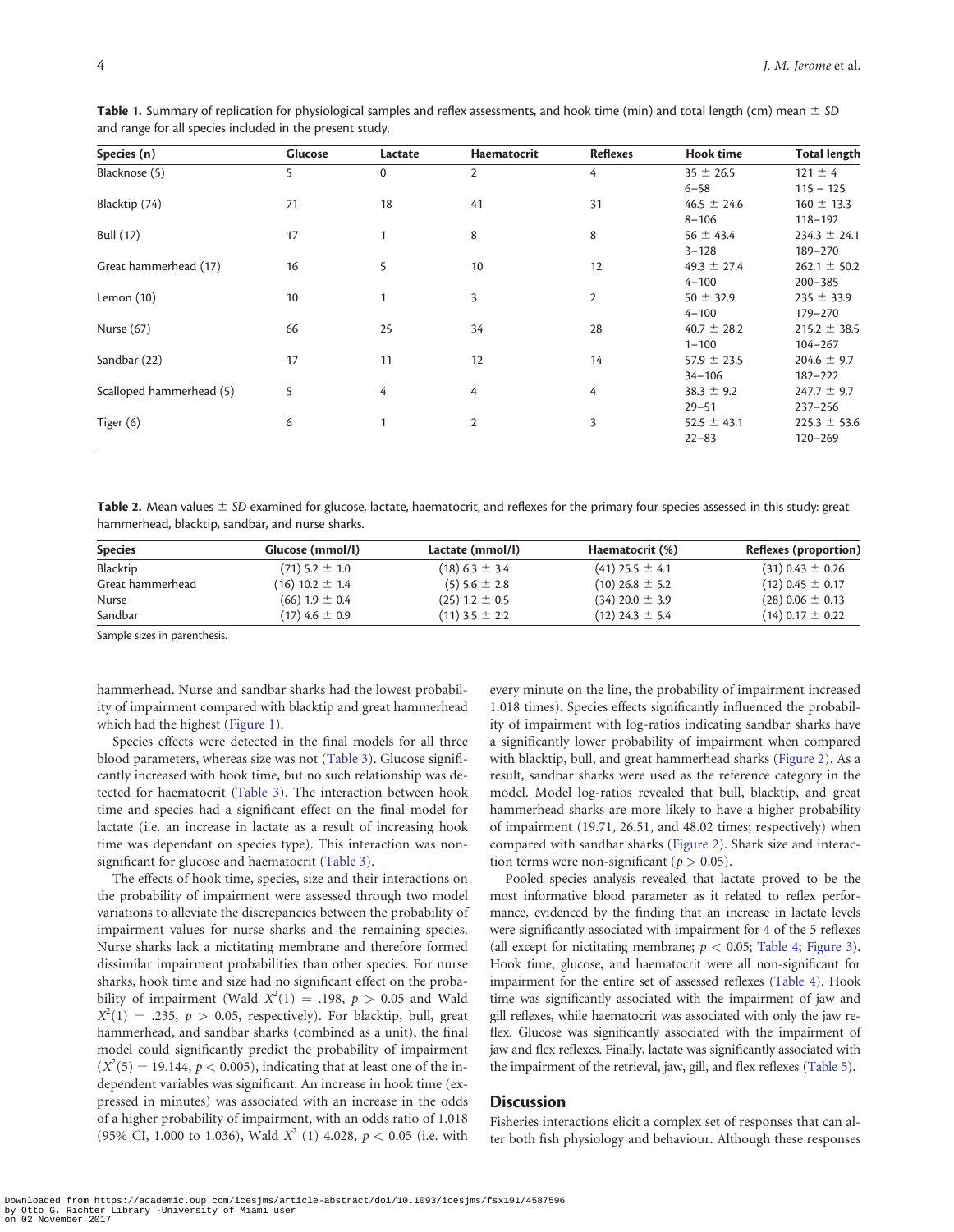<span id="page-4-0"></span>

Figure 1. Mean values for blood parameters and reflexes for the primary four species in the present study. Bars with different lower case letters indicate significant differences. Error bars represent 95% CI.

Table 3. Results from stepwise GLMs evaluating lactate, glucose, and haematocrit.

|                     | Lactate | Glucose | Haematocrit |
|---------------------|---------|---------|-------------|
| Hook time           | $*$     | *       | ns          |
| Species             | $\ast$  | $\ast$  | $\ast$      |
| Size                | ns      | ns      | ns          |
| Hook time x Species | $*$     | ns      | ns          |

Significance (\*) declared at  $p < 0.05$ . Non-significant terms are indicated by "ns".

allow animals to survive day-to-day activities, their persistence can impede normal function and have the potential to lead to mortality. The responses involved span several systems (circulatory, respiratory, locomotory, and neuro-endocrine) and their severity seems to be linked with the duration and magnitude of a capture event [\(Cliff and Thurman, 1984](#page-7-0); [Wilson](#page-8-0) et al., 2014; Dapp et al.[, 2016](#page-7-0)). By examining both the physiological and reflex responses to a standardized experimental fishing technique, we documented differences in the stress response to capture among multiple large coastal shark species, as well as the influence of various biological and operational factors inherent to the stress event.

Our study documented significant species-specific differences in shark physiological and reflex parameters in response to capture. Inter-specific patterns in the physiological response of

sharks are well documented [\(Marshall](#page-7-0) et al., 2012; [Skomal and](#page-8-0) [Mandelman, 2012](#page-8-0); [French](#page-7-0) et al., 2015; Guida et al.[, 2016\)](#page-7-0), however most of the species which have been assessed are those commonly captured as target or bycatch in offshore commercial fisheries. Thus, our work on coastal species expands this growing body of work. Nurse sharks consistently revealed significantly low values, suggestive of a dampened behavioural and physiological stress response to capture. Even with hook times of up to 70 min, blood and reflex parameters did not increase significantly for nurse sharks, and remained the lowest of any species reported in this study. This is consistent with recent data using accelerometers on fishing gear to measure the behavioural responses of sharks to capture ([Gallagher](#page-7-0) et al., 2017). When captured, nurse sharks exerted minimal force and often settled on the bottom when hooked ([Gallagher](#page-7-0) et al., 2017), likely due to their ventilation strategy and low metabolic rate (Dapp et al.[, 2016;](#page-7-0) [Whitney](#page-8-0) et al.[, 2016\)](#page-8-0).

In comparison to nurse sharks, the opposite capture response was found for more active species. Great hammerhead sharks were the only species in the current study where hook time significantly affected their probability of reflex impairment and showed the highest values for glucose and lactate, findings that are corroborated by other work [\(Gallagher](#page-7-0) et al., 2014a, this study). The increased probability of impairment in this species may be a result of a heightened capture stress response, whereby this species is exhausted and in an anaerobic state when landed. Indeed, this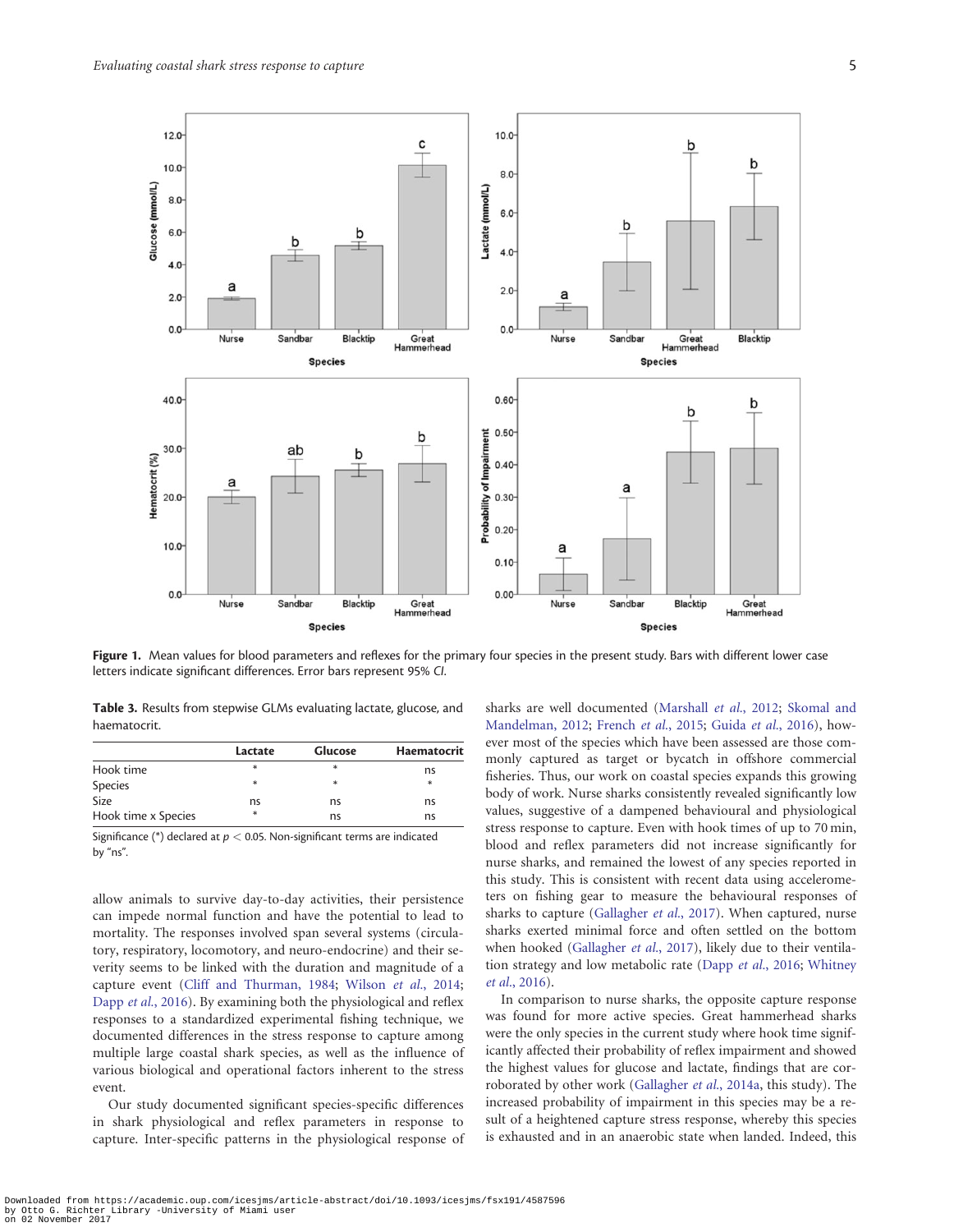<span id="page-5-0"></span>

Figure 2. Log ratio estimates of the probability of impairment with sandbar sharks as the reference category.



Figure 3. Probability of impairment for sharks compared with predicted lactate values.

Table 4. Results from binomial logistic regressions including blacktip, bull, great hammerhead, lemon, nurse, sandbar, scalloped hammerhead, and tiger sharks where variables were pooled for each reflex.

| Variable    | <b>Retrieval</b> | <b>Nictitating</b> | law    | Gill   | Flex   |
|-------------|------------------|--------------------|--------|--------|--------|
| Hook time   | ns               | ns                 | ns     | ns     | ns     |
| Glucose     | ns               | ns                 | ns     | ns     | ns     |
| Lactate     | $\ast$           | ns                 | $\ast$ | $\ast$ | $\ast$ |
| Haematocrit | ns               | ns                 | ns     | ns     | ns     |

Significance (\*) declared at  $p < 0.05$ . Non-significant terms are indicated by "ns".

Table 5. Results from binomial logistic regressions including blacktip, bull, great hammerhead, lemon, nurse, sandbar, scalloped hammerhead, and tiger sharks where regressions were run for each variable independently.

|             | Retrieval | <b>Nictitating</b> | law | Gill   | <b>Flex</b> |
|-------------|-----------|--------------------|-----|--------|-------------|
| Hook time   | ns        | ns                 | *   | ∗      | ns          |
| Glucose     | ns        | ns                 | *   | ns     | *           |
| Lactate     | *         | ns                 | ×   | $\ast$ | $\ast$      |
| Haematocrit | ns        | ns                 | *   | ns     | ns          |

Significance (\*) declared at  $p < 0.05$ . Non-significant terms are indicated by "ns".

species has been shown to exhibit pronounced fighting behaviours when captured on a fishing line, characterized by repeated burst accelerations [\(Gallagher](#page-7-0) et al., 2017). This data along with their high metabolite values agrees with the available data on atvessel mortality rates for great hammerheads, which can be upwards of 90% [\(Morgan and Burgess, 2007\)](#page-8-0).

Interestingly, blacktip sharks had a significantly higher probability of reflex impairment compared with sandbar sharks despite no significant differences in their blood parameters. We interpret this finding as indicative of a pronounced behavioural stress response in blacktips, an inference that is consistent with the force they exert when captured on fishing lines ([Gallagher](#page-7-0) et al., 2017). Although there are no current published studies on sandbar be-haviour during capture, Brill et al. [\(2008\)](#page-7-0) saw that oxygen delivery following exercise was likely not compromised, suggesting that hook and line capture and release may not increase mortality rates. This is consistent with data from the U.S. pelagic longline fisheries, in which a relatively high proportion of sandbar sharks (75%) are alive upon gear retrieval ([Gallagher](#page-7-0) et al., 2014b). Similarly, [Morgan and Burgess \(2007\)](#page-8-0) reported a large difference in at-vessel mortality for these two species with blacktips showing 88% mortality compared with 36.1% for sandbars. The combination of these data suggests that reflex impairments for these species may be a better predictor of mortality than the physiological blood parameters used.

Lactate consistently emerges as the most informative and predictive physiological parameter in shark stress literature (Brill et al.[, 2008;](#page-7-0) [Skomal and Mandelman, 2012;](#page-8-0) [Bouyoucos](#page-6-0) et al.[, 2017\)](#page-6-0), a finding that is supported here. [Gallagher](#page-7-0) et al. [\(2017\)](#page-7-0) found a positive and significant relationship between maximum acceleration of sharks captured on fishing lines (i.e. maximum acceleration) and their corresponding plasma lactate values when landed, a result that demonstrates that intense swimming behaviours during capture can result in anaerobic processes and metabolic acidosis. This behavioural "fight" response of sharks when captured may also be responsible for observed reflex impairment. Previous work on capture stressed blacktips have revealed linear trends in the relationship between hook time and lactate as well as significantly higher mean values when compared with the second order quadratic relationship seen here. [Manire](#page-7-0) et al. [\(2001\)](#page-7-0) saw a steady increase in lactate for blacktip sharks subjected to gill net capture, however this capture technique fully restrains animal movement which prevents respiration in the obligate ram ventilating species. Additionally, mean lactate values for blacktip sharks captured on commercial longline gear was 36.8 mmol/l compared with 6.3 mmol/l found in this study ([Marshall](#page-7-0) et al., 2012). These results, however, reflect soak times ranging from 4 to 12 h without delineation. Similar to this study, [Brooks](#page-7-0) et al. (2011) saw a parabolic trend with lactate values in longline captured Caribbean reef sharks (Carcharhinus perezi) with peak values attained at 120–180 min of hooking. In the present study, mean hook times for blacktips were  $46.5 \pm 24.6$  min and the max hook time for any individual where lactate was collected was 96 min. The parabolic trend and overall lower lactate values seen in this study may be attributed to the experimental drumline system used which was designed to permit ram ventilation and enable movements of sharks, thereby reducing capture stress compared with other traditional fishing methods such as gill nets and longlines. Additionally, soak times (average 1 h) were relatively short compared with other fishing methods. Further, a delayed accumulation of lactate in the blood, as seen in previous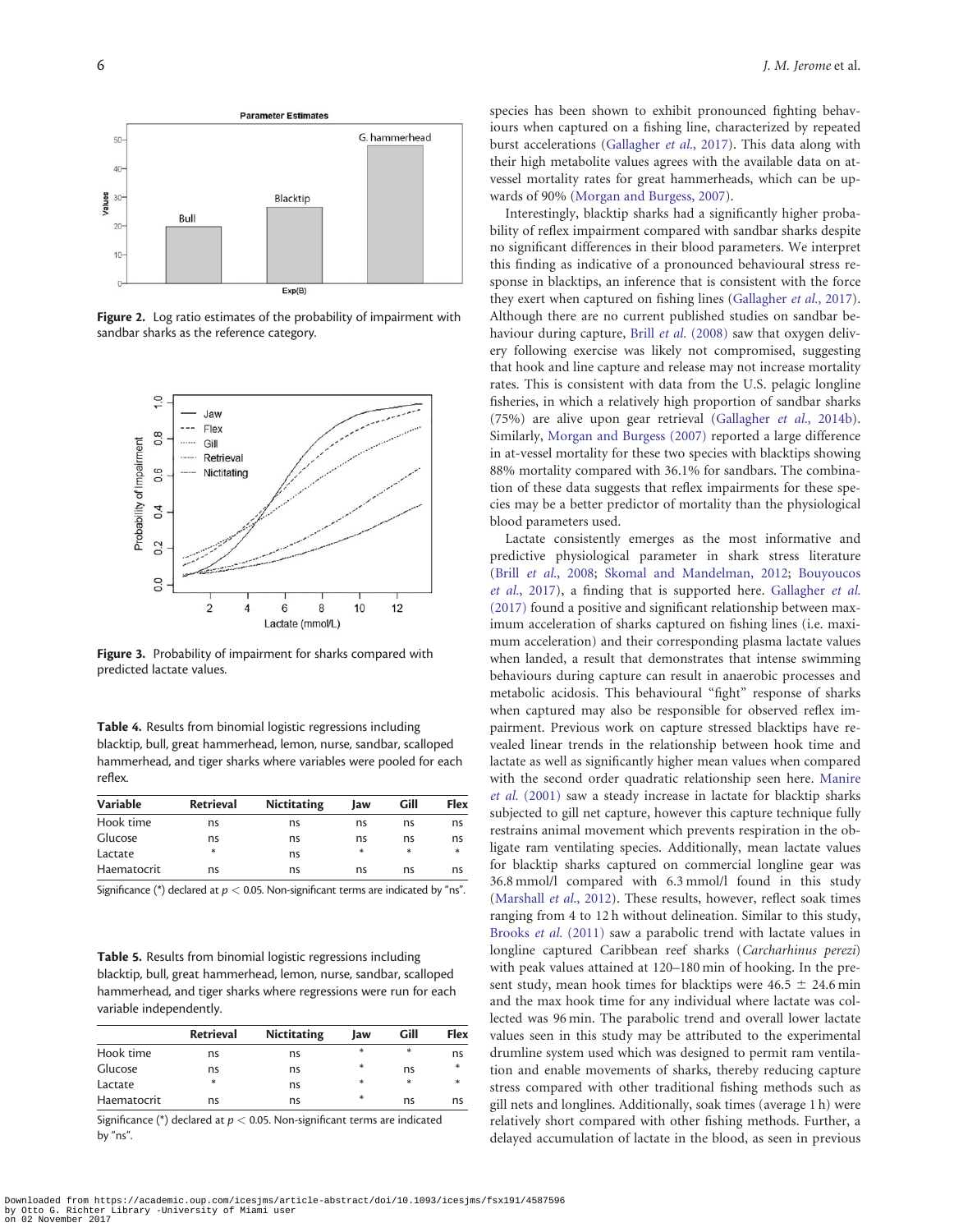<span id="page-6-0"></span>studies (Frick et al.[, 2012\)](#page-7-0), may explain the parabolic trend. Thus, the sharks in this study may have had a chance to recover after bouts of burst swimming that initiated the increase in lactate levels and subsequently the following decline.

Glucose levels here peaked between 50 and 80 min of hook time, before decreasing for blacktip and great hammerhead sharks. The initial increase may be attributed to the hormonal component of the stress response wherein glucocorticoid stress hormones are released that activate glycogen stores to be dispersed from the liver to satisfy the increased energetic demand that a stressor causes ([Cliff and Thurman, 1984](#page-7-0); [Hoffmayer and](#page-7-0) [Parsons, 2001](#page-7-0); Frick et al.[, 2010\)](#page-7-0). The following period of hypoglycaemia is consistent with other findings ([Manire](#page-7-0) et al., 2001; Frick et al.[, 2010](#page-7-0); [Brooks](#page-7-0) et al., 2011) and may suggest a complete utilization of the glucose mobilized through the stress response or a total depletion of hepatic glycogen stores, or a combination of the two.

Body size can impact physiological responses in terms of available energy such as glycogen stores. In both teleosts and elasmobranchs, size has been significantly correlated with glucose levels and suggests that larger fish are at an advantage due to higher volumes of energy available in the form of glycogen which could be used during a "fight" response to capture [\(Ferguson](#page-7-0) et al., 1993; [Meka and McCormick, 2005;](#page-8-0) [Gingerich and Suski, 2012;](#page-7-0) Barkley et al., 2017). However, shark size did not alter glucose, lactate, haematocrit or the probability of impairment in this study. This may be attributed to the fact that only sub-adults and adult sharks were sampled and that the effect of shark size on these parameters may be more present in other species.

The duration of capture continues to emerge as an important factor in dictating the severity of key physiological stress response indicators in sharks and the current study further demonstrates that hook time can also predict probability of impairment in sharks. However, a relatively small sample size, which required pooling of all species in analysis, may have hindered this relationship. Blacktip, great hammerhead, and sandbar sharks retrieval reflexes were rarely impaired in this study. In fact, the retrieval reflex was the second least impaired reflex (14.1% overall impairment), just behind nictitating (11.5%). When probing into the reflex impairments further, we revealed that increases in lactate were associated with an increased likelihood of impaired retrieval, jaw, gill, and flex reflexes. Although [Manire](#page-7-0) et al. (2001) was able to demonstrate that lactate values increased as release condition decreased (i.e. sharks became less robust) for blacktip and bonnethead sharks, and Hyatt et al. [\(2016\)](#page-7-0) saw a coarse relationship between behavioural release condition scores and acid-base status in bull and bonnethead sharks, this study successfully linked increases in physiological stress parameters with increased reflex impairment. In this study, jaw reflex impairment yielded the greatest number of significant relationships with all blood parameters and hook time. As stated prior, [Danylchuk](#page-7-0) et al. (2014) found reflex indices to be positively correlated with post-release mortality, with the congruent "BITE" reflex impaired in three of their four post-release mortality occurrences. Together, these results may indicate that reflexes involving the mouth of sharks may be most suitable at reflecting physiological disruptions associated with the stress response and the potential for delayed mortality.

A limitation of our study is an absence of control data to represent a state of resting or minimally stressed animals, making it difficult to infer the extent to which disturbances were affected by the capture event. We were not able to assess whether reflex impairments recover or not overtime; therefore, it remains unknown if reflexes are reflective of costs to the maintenance of homeostasis, metabolic processes, or survivability. Last, the capture method used for this study (experimental drumline) does not fully reflect the capture methods used in recreational and commercial fisheries (rod and reel, gill net, longline, trawl, etc.) and therefore likely produces a more benign capture stress response. Therefore, our results should be considered conservative and capture stress responses observed less than that off traditional fishing gears. In addition, this gear was allowed to soak for a maximum of 1.5 h, a considerably less amount of time compared with other fishing techniques that can often range from 1 to 12 h depending on the fishery.

In conclusion, this study links capture stress physiology and reflex impairment for the species examined while generating results that agree with previously reported species-specific at-vessel and post-release mortality rates. Collectively, our results indicate that lactate should continue to be used as a primary measure of large shark capture stress, and jaw reflex impairments should be further explored as a useful reflex in future studies. However, there is need for additional research on understanding the relationship between mortality and the factors evaluated here, especially for threatened or understudied species. Future investigations involving expanded hook times and simulated recovery periods may point to stress thresholds, as well as increased susceptibility to disease, impacts on movements post-release, and other sub lethal and lethal impacts.

#### Acknowledgements

We would like to thank the staff and interns of the Shark Research and Conservation Program for their assistance with field work, especially H. Calich, R. Roemer, S. Cain, E. Nelson, and C. Pankow. This work was supported by the Bachelor Foundation, Wells Fargo, West Coast Inland Navigation District, Disney Conservation Foundation, Seakeepers Society, and the Florida Biodiversity Institute.

#### References

- Afonso, A. S., and Hazin, F. H. V. 2014. Post-release survival and behavior and exposure to fisheries in juvenile tiger sharks, Galeocerdo cuvier, from the South Atlantic. Journal of Experimental Marine Biology and Ecology, 454: 55–62.
- Arlinghaus, R., Cooke, S. J., Lyman, J., Policansky, D., Schwab, A., Suski, C., Sutton, S. G., and Thorstad, E. B. 2007. Understanding the complexity of catch-and-release in recreational fishing: An integrative synthesis of global knowledge from historical, ethical, social, and biological perspectives. Reviews in Fisheries Science, 15: 75–167.
- Barkley, A. N., Cooke, S. J., Fisk, A. T., Hedges, K., and Hussey, N. E. 2017. Capture-induced stress in deep-water Arctic fish species. Polar Biology, 40: 213–220.
- Bartholomew, A., and Bohnsack, J. A. 2005. A review of catch-and-release angling mortality with implications for no-take reserves. Reviews in Fish Biology and Fisheries, 15: 129–154.
- Benoit, H. P., Hurlbut, T., Chasse, J., and Jonsen, I. D. 2012. Estimating fishery-scale rates of discard mortality using conditional reasoning. Fisheries Research, 125: 318–330.
- Bouyoucos, I. A., Suski, C. D., Mandelman, J. W., and Brooks, E. J. 2017. The energetic, physiological, and behavioral response of lemon sharks (Negaprion brevirostris) to simulated longline capture. Comparative Biochemistry and Physiology A Molecular and Integrative Physiology, 207: 65–72.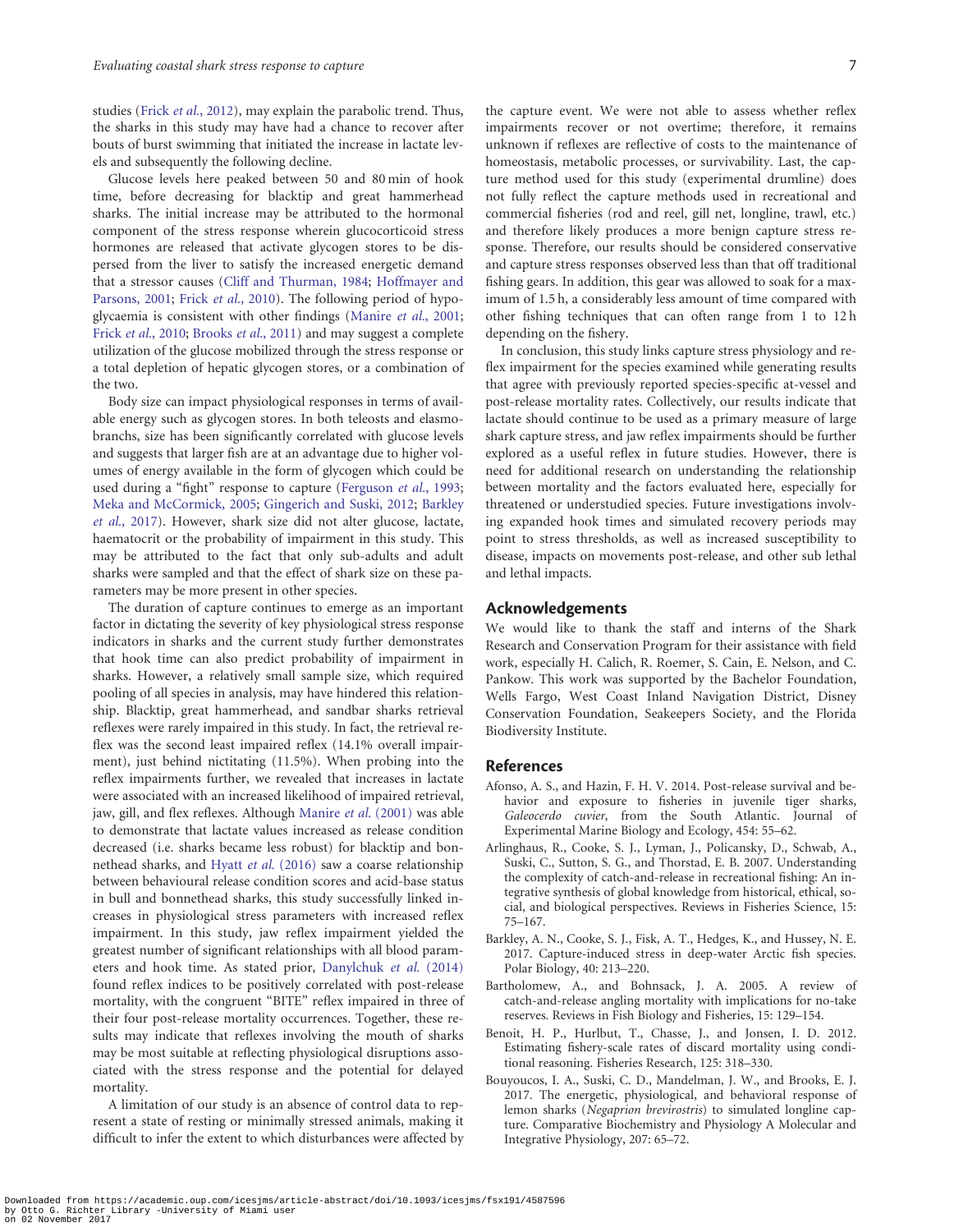- <span id="page-7-0"></span>Braccini, M., Van Rijn, J., Frick, L., and Hays, G. C. 2012. High post-capture survival for sharks, rays and chimaeras discarded in the main shark fishery of Australia?. Plos One, 7: 9.
- Brill, R., Bushnell, P., Schroff, S., Seifert, R., and Galvin, M. 2008. Effects of anaerobic exercise accompanying catch-and-release fishing on blood-oxygen affinity of the sandbar shark (Carcharhinus plumbeus, Nardo). Journal of Experimental Marine Biology and Ecology, 354: 132–143.
- Brooks, E. J., Mandelman, J. W., Sloman, K. A., Liss, S., Danylchuk, A. J., Cooke, S. J., and Skomal, G. B. 2011. The physiological response of the Caribbean reef shark (Carcharhinus perezi) to longline capture. Comparative Biochemistry and Physiology A Molecular and Integrative Physiology, 162: 94–100.
- Chopin, F. S., and Arimoto, T. 1995. The condition of fish escaping from fishing gears - a review. Fisheries Research 21: 315–327.
- Cliff, G., and Thurman, G. D. 1984. Pathological and physiological effects of stress during capture and transport in the juvenile dusky shark, Carcharhinus obscurus. Comparative Biochemistry and Physiology A Physiology, 78: 167–173.
- Compagno, L., Dando, M., and Fowler, S. 2005. Sharks of the world. Collins field guide, Harper Collins Publishers, London.
- Cooke, S. J., Suski, C. D., Danylchuk, S. E., Danylchuk, A. J., Donaldson, M. R., Pullen, C., Bulté, G., O'toole, A., Murchie, K. J., Koppelman, J. B. et al. 2008. Effects of different capture techniques on the physiological condition of bonefish Albula vulpes evaluated using field diagnostic tools. Journal of Fish Biology, 73: 1351–1375.
- Danylchuk, A. J., Suski, C. D., Mandelman, J. W., Murchie, K. J., Haak, C. R., Brooks, A. M. L., and Cooke, S. J. 2014. Hooking injury, physiological status and short-term mortality of juvenile lemon sharks (Negaprion bevirostris) following catch-and-release recreational angling. Conservation Physiology, 2: cot036.
- Dapp, D. R., Walker, T. I., Huveneers, C., and Reina, R. D. 2016. Respiratory mode and gear type are important determinants of elasmobranch immediate and post-release mortality. Fish and Fisheries, 17: 507–524.
- Davis, M. W. 2005. Behaviour impairment in captured and released sablefish: ecological consequences and possible substitute measures for delayed discard mortality. Journal of Fish Biology, 66: 254–265.
- Davis, M. W. 2007. Simulated fishing experiments for predicting delayed mortality rates using reflex impairment in restrained fish. Ices Journal of Marine Science, 64: 1535–1542.
- Davis, M. W., and Ottmar, M. L. 2006. Wounding and reflex impairment may be predictors for mortality in discarded or escaped fish. Fisheries Research, 82: 1–6.
- Davis, M. W., and Parker, S. J. 2004. Fish size and exposure to air: Potential effects on behavioral impairment and mortality rates in discarded sablefish. North American Journal of Fisheries Management, 24: 518–524.
- Diodati, P. J., and Richards, R. A. 1996. Mortality of striped bass hooked and released in salt water. Transactions of the American Fisheries Society, 125: 300–307.
- Dulvy, N. K., Fowler, S. L., Musick, J. A., Cavanagh, R. D., Kyne, P. M., Harrison, L. R., Carlson, J. K., Davidson, L. N. K., Fordham, S. V., Francis, M. P. et al. 2014. Extinction risk and conservation of the world's sharks and rays. Elife, 3: 34.
- Dunn, O. J. (1964). Multiple comparisons using rank sums. Technometrics, 6: 241–252.
- Ferguson, R. A., Kieffer, J. D., and Tufts, B. L. 1993. The effects of body size on the acid-base and metabolite status in the white muscle of rainbow trout before and after exhaustive exercise. Journal of Experimental Biology, 180: 195–207.
- French, R. P., Lyle, J., Tracey, S., Currie, S., and Semmens, J. M. 2015. High survivorship after catch-and-release fishing suggests physiological resilience in the endothermic shortfin mako shark (Isurus oxyrinchus). Conservation Physiology, 3: 15.
- Frick, L. H., Reina, R. D., and Walker, T. I. 2010. Stress related physiological changes and post-release survival of Port Jackson sharks (Heterodontus portusjacksoni) and gummy sharks (Mustelus antarcticus) following gill-net and longline capture in captivity. Journal of Experimental Marine Biology and Ecology, 385: 29–37.
- Frick, L. H., Walker, T. I., and Reina, R. D. 2012. Immediate and delayed effects of gill-net capture on acid-base balance and intramuscular lactate concentration of gummy sharks, Mustelus antarcticus. Comparative Biochemistry and Physiology A Molecular and Integrative Physiology, 162: 88–93.
- Gallagher, A. J., Kyne, P. M., and Hammerschlag, N. 2012. Ecological risk assessment and its application to elasmobranch conservation and management. Journal of Fish Biology, 80: 1727–1748.
- Gallagher, A. J., Orbesen, E. S., Hammerschlag, N., and Serafy, J. E. 2014b. Vulnerability of oceanic sharks as pelagic longline bycatch. Global Ecology and Conservation, 1: 50–59.
- Gallagher, A. J., Serafy, J. E., Cooke, S. J., and Hammerschlag, N. 2014a. Physiological stress response, reflex impairment, and survival of five sympatric shark species following experimental capture and release. Marine Ecology Progress Series, 496: 207–218.
- Gallagher, A. J., Staaterman, E. R., Cooke, S. J., and Hammerschlag, N. 2017. Behavioural responses to fisheries capture among sharks caught using experimental fishery gear. Canadian Journal of Fisheries and Aquatic Sciences, 74: 1–7.
- Gingerich, A. J., and Suski, C. D. 2012. The effect of body size on post-exercise physiology in largemouth bass. Fish Physiology and Biochemistry, 38: 329–340.
- Guida, L., Walker, T. I., Reina, R. D., and Umapathy, G. Temperature insensitivity and behavioural reduction of the physiological stress response to longline capture by the gummy shark, Mustelus antarcticus. Plos One, 11: 13. 2016.
- Hammerschlag, N., Gallagher, A. J., Lazarre, D. M., and Slonim, C. 2011. Range extension of the Endangered great hammerhead shark Sphyrna mokarran in the Northwest Atlantic: preliminary data and significance for conservation. Endangered Species Research, 13: 111–116.
- Hoffmayer, E. R., and Parsons, G. R. 2001. The physiological response to capture and handling stress in the Atlantic sharpnose shark, Rhizoprionodon terraenovae. Fish Physiology and Biochemistry, 25: 277–285.
- Hueter, R. E., and Manire, C. A. 1994. Bycatch and catch-release mortality of small sharks in the Gulf coast nursery grounds of Tampa Bay and Charlotte Harbor. Mote Marine Technical Report No. 368 (Final report to NOAA/NMFS, MARFIN Project NA17FF0378-01): 183.
- Hueter, R. E., Manire, C. A., Tyminski, J. P., Hoenig, J. M., and Hepworth, D. A. 2006. Assessing mortality of released or discarded fish using a logistic model of relative survival derived from tagging data. Transactions of the American Fisheries Society, 135: 500–508.
- Hussey, N. E., Kessel, S. T., Aarestrup, K., Cooke, S. J., Cowley, P. D., Fisk, A. T., Harcourt, R. G., Holland, K. N., Iverson, S. J., Kocik, J. F. et al. 2015. Aquatic animal telemetry: A panoramic window into the underwater world. Science, 348: 11.
- Hyatt, M. W., Anderson, P. A., and O'Donnell, P. M. 2016. Behavioral release condition score of bull and bonnethead sharks as a coarse indicator of stress. Journal of Coastal Research, 322: 1464–1472.
- Mandelman, J. W., and Skomal, G. B. 2009. Differential sensitivity to capture stress assessed by blood acid-base status in five carcharhinid sharks. Journal of Comparative Physiology B Biochemical Systemic and Environmental Physiology, 179: 267–277.
- Manire, C., Hueter, R., Hull, E., and Spieler, R. 2001. Serological changes associated with gill-net capture and restraint in three species of sharks. Transactions of the American Fisheries Society, 130: 1038–1048.
- Marshall, H., Field, L., Afiadata, A., Sepulveda, C., Skomal, G., and Bernal, D. 2012. Hematological indicators of stress in longline-captured